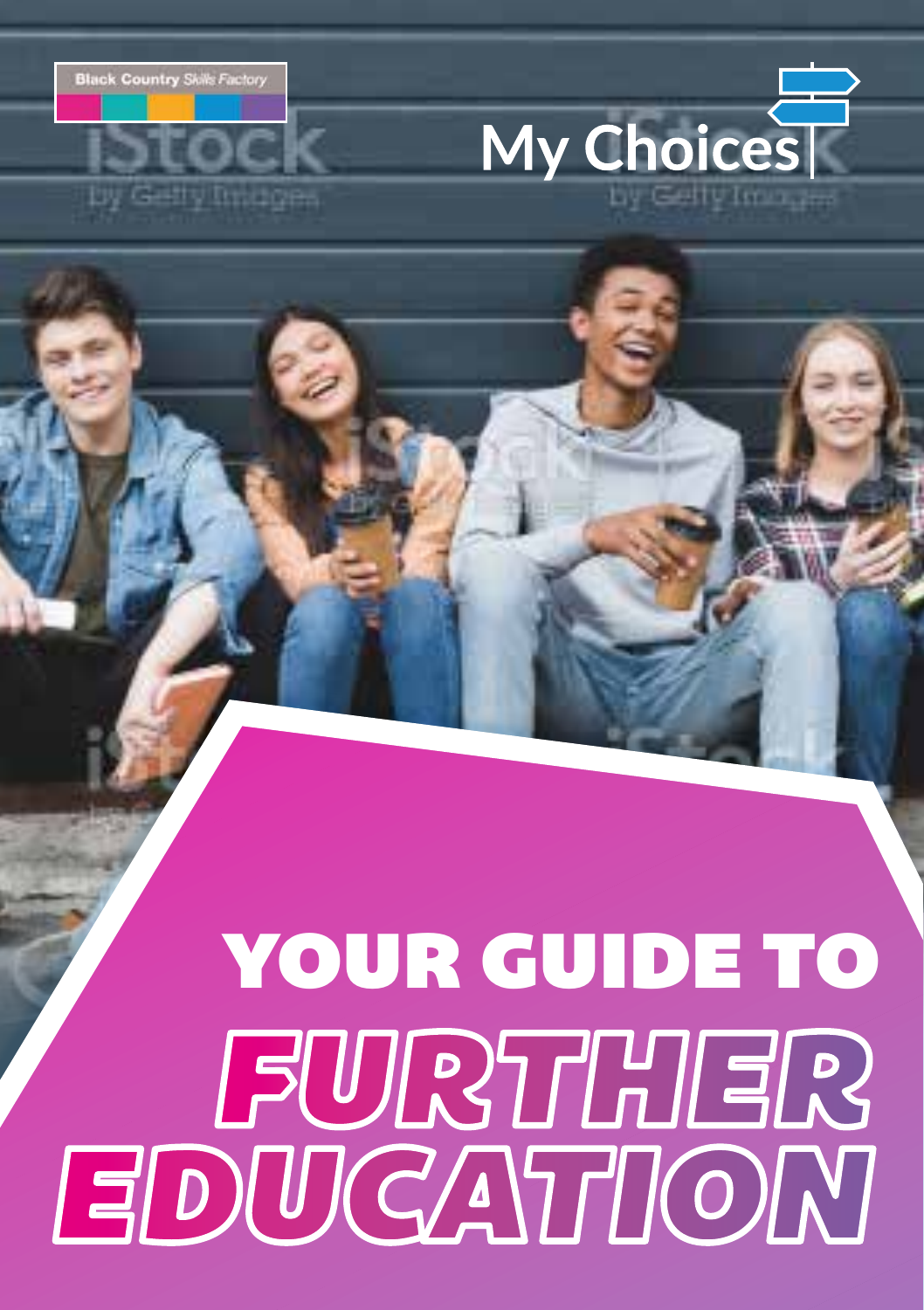### WHAT YOU? UR

| <b>QUALIFICATION</b>                                             | <b>DESCRIPTION</b>                                                                                                                                                                                          | <b>LENGTH OF TIME</b> | <b>ASSESSMENT</b>                                                                                           | <b>LEVEL</b><br><b>OF STUDY</b>                                                          | <b>DOES IT</b><br><b>AWARD</b><br><b>UCAS POINTS?</b>    | <b>ENTRY</b><br><b>REQUIREMENTS</b>                                                             | <b>WORK</b><br><b>EXPERIENCE</b>                                | <b>WHAT DOES</b><br><b>IT LEAD TO?</b>                                         |
|------------------------------------------------------------------|-------------------------------------------------------------------------------------------------------------------------------------------------------------------------------------------------------------|-----------------------|-------------------------------------------------------------------------------------------------------------|------------------------------------------------------------------------------------------|----------------------------------------------------------|-------------------------------------------------------------------------------------------------|-----------------------------------------------------------------|--------------------------------------------------------------------------------|
| <b>APPRENTICESHIPS</b>                                           | A real job with training<br>and a salary                                                                                                                                                                    | 1 Year minimum        | Apprenticeship<br>dependent (including<br>demonstrations.<br>presentations and/or<br>exams)                 | 2/3<br>With the possibility<br>to progress to higher<br>Apprenticeships up<br>to level 7 | <b>No</b>                                                | - Employer dependent<br>$-Age 16+$<br>- Evidence of interest<br>and ability to complete         | Yes.<br>(Paid job with at<br>least 20% off the<br>job training) | - Higher level or<br>degree Apprenticeship<br>- University / College<br>- Work |
| <b>ALEVELS</b>                                                   | An academic<br>qualification, similar<br>in style to GCSEs<br>that prepares you for<br>further study                                                                                                        | 2 years               | Mostly exams at the<br>end of the course                                                                    | 3                                                                                        | Yes                                                      | For individual schools<br>and colleges to decide<br>(commonly 5 GCSEs at<br>grades 4 and above) | No                                                              | - Apprenticeship<br>- University / College<br>- Work                           |
| <b>T LEVELS</b>                                                  | A technical study<br>programme, equivalent<br>to 3 A levels, with an<br>industry placement<br>that makes up 20%<br>of the course. T levels<br>are designed to give<br>you the skills that<br>employers need | 2 years               | Exams, projects and<br>practical assignments                                                                | 3                                                                                        | Yes                                                      | Set by each<br>school / college                                                                 | Yes (80%<br>classroom,<br>20% work)                             | - Apprenticeship<br>- University / College<br>- Work                           |
| <b>TECHNICAL /</b><br><b>VOCATIONAL</b><br><b>QUALIFICATIONS</b> | <b>Qualifications which</b><br>teach you how to<br>do tasks specifically<br>related to the industry<br>and role you want to<br>be in                                                                        | Course dependent      | Course dependent<br>(Coursework & exams)                                                                    | $1+$                                                                                     | Some (course<br>& awarding<br>organisation<br>dependent) | Course dependent                                                                                | Course<br>dependent                                             | - Apprenticeship<br>- College<br>- Work                                        |
| <b>APPLIED</b><br><b>QUALIFICATIONS</b>                          | <b>Qualifications that</b><br>prepare you for further<br>study by combining<br>academic learning with<br>practical skills to give<br>you a broad overview<br>of working in a sector                         | Course dependent      | Course dependent<br>(coursework & exams)                                                                    | 3                                                                                        | Yes                                                      | Set by each<br>school / college                                                                 | Course<br>dependent                                             | - Apprenticeship<br>- University / College<br>- Work                           |
| <b>TRAINEESHIPS</b>                                              | A work focused study<br>programme that<br>prepares you for an<br>Apprenticeship or work                                                                                                                     | 6 weeks - 6 months    | A formal job or exit<br>interview with written<br>feedback, Coursework<br>and exams are course<br>dependent | N/A                                                                                      | No                                                       | Have little to no<br>work experience and<br>qualified below Level 3                             | Yes                                                             | - Apprenticeship<br>- Work                                                     |

Levels are designed to indicate the complexity of qualifications and Apprenticeships, allowing people to draw comparisons and understand where they sit in relation to the other options which are available. There are 8 levels plus entry level, with the higher levels offering the highest difficulty.

Find out more about the different levels at **gov.uk/what-different-qualification-levels-mean** Visit **nationalcareers.service.gov.uk** for information about careers, training and work.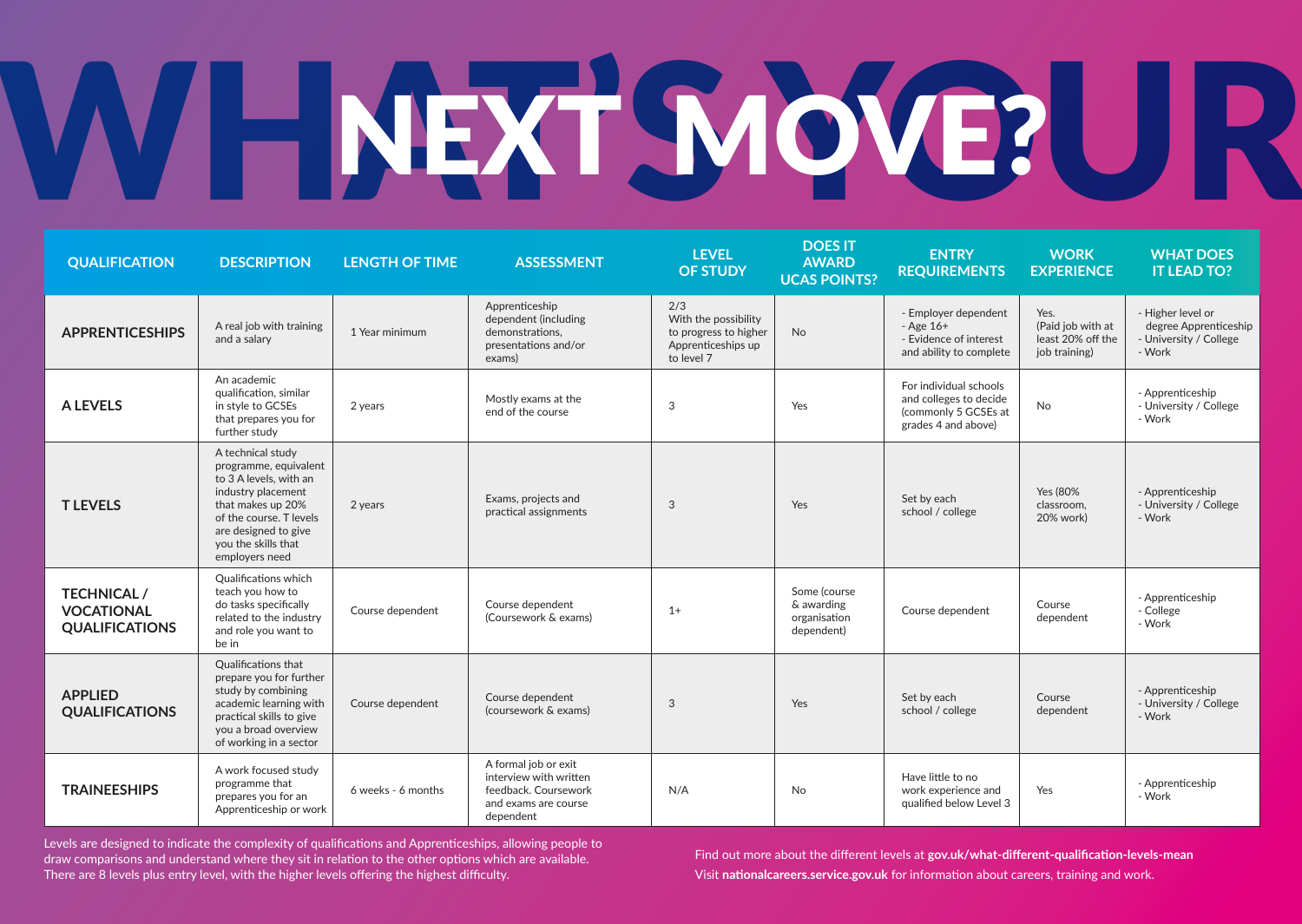### INTRODUCTION



**The end of Year 11 and Year 13, the build-up and immediate response to results days can be a challenging time.** 

Faced with sometimes difficult or scary decisions about next steps? You may like some help with your thinking, particularly if your plans are uncertain or may need to change. This guide is designed to support you after results days, with useful hints and tips, information about support in your local area and links to resources or videos to help you make the right decision for you.

Working with partners from across the Black Country we will be hosting a series of on-line events and webinars to help prepare you for your next steps, also keep an eye on our webpages for useful links from local Colleges and Training Providers **blackcountryskillsfactory.co.uk/ schools/my-choicessupport- post-16-18.**

If you are in need of individualised support visit your local area pages within the guide for information about how to contact your local Connexions or National Careers Service, still not sure? Head to our website and complete the simple on-line request form - we will get back to you **blackcountryskillsfactory.co.uk/ schools/individual-support-andguidance.**

Consider what is most useful to you right now: whether that is immediate sources of support to help you make the best choice for your immediate future or something to consider helping you make longer term decisions.

Look at the section headings and on our website and consider the webinars and events that are of most interest to you. Remember, don't limit yourself. Take the time to explore something you perhaps have not considered before. You never know, there could be a route into your ideal career that you have never considered before...

### *From all of us at the Black Country Skills Team*



**There are other means of financial support for young people staying in approved education or training.**

### *Child Benefit*

Your parents are usually only entitled to Child Benefit for you up to the Monday following 31 August after your 16th birthday, unless you stay on in full-time non-advanced education or approved training. They can continue to be entitled to Child Benefit for you at ages 16, 17, 18 or 19 if you are a 'qualifying young person'.

Full-time non-advanced education will usually be in a school or college but may also include education provided at home, if you were receiving this education before your 16th birthday and the home schooling had previously been approved.

Full-time, in this situation, means an average of more than 12 hours a week of supervised study during term time, not counting breaks for meals and homework.

This would also include a study programme that is for at least 540 hours in any 12-month period. It could also include a traineeship which could last between 6 weeks and 6 months.

### *Travel*

If you are aged 16-18 you can get reduced travel to your place of study and/or your Apprenticeship or Traineeship: **networkwestmidlands.com/ tickets-and-passes/child/16-18-photocard**

### *Other Benefits*

Depending on your circumstances you may be entitled to additional benefits and support such as help with equipment costs, ask at your college, training provider or school appointment when you are enrolling.

> Full details of financial support can be found on **gov.uk**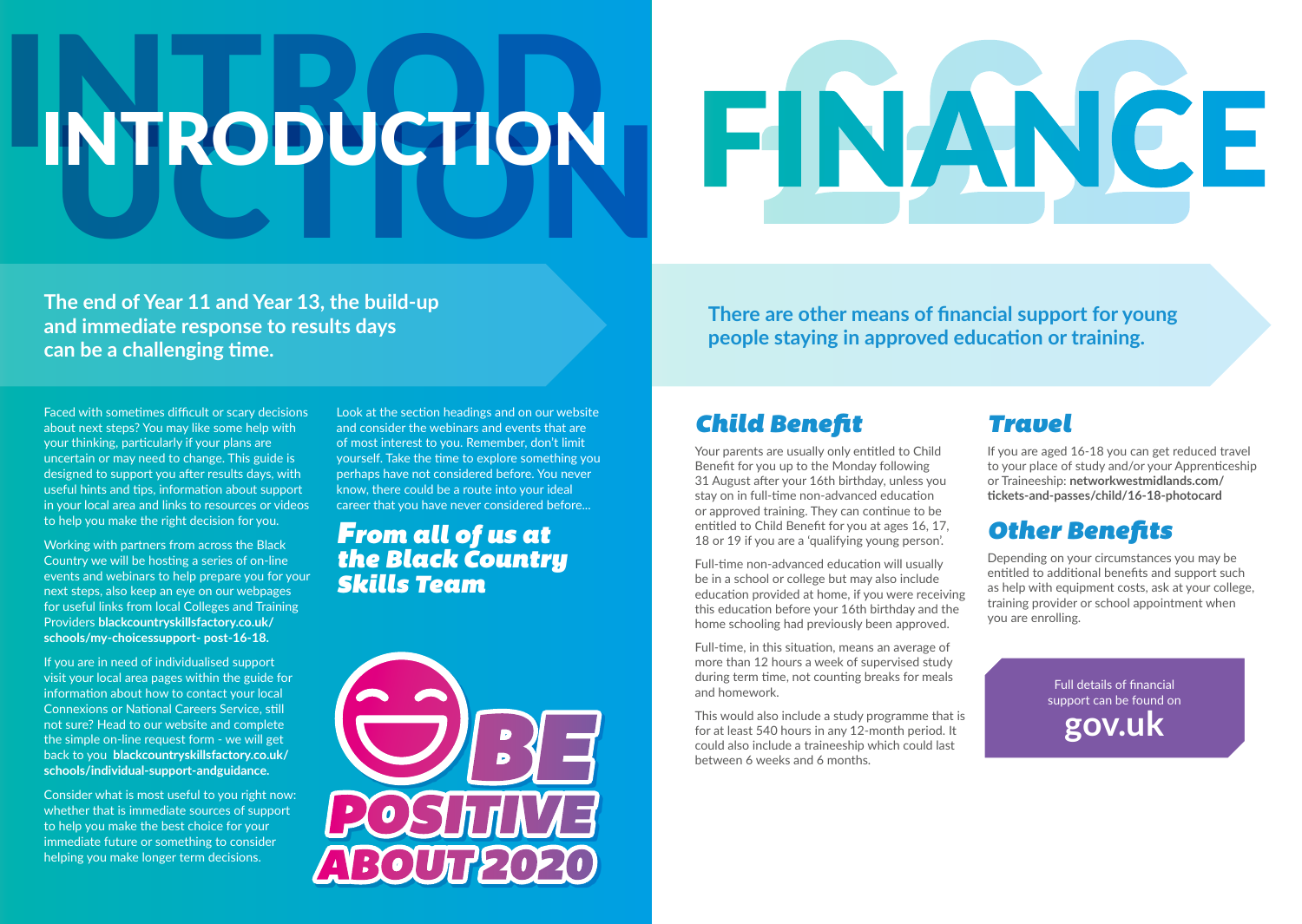**The Sixth Form represents the final years of secondary school, for pupils aged 16 to 18. The Sixth Form provides the academic preparation needed for university, transitioning pupils from GCSEs to an undergraduate degree.** 

Sixth Forms are smaller and tend to offer an individualised approach to your learning. In most cases the standard of teaching will be high in academic subjects especially. Also, a disabled student will already know how their school accommodates disabled pupils.

Entry requirements for school and college sixth forms vary – ranging from four to five GCSEs at level 4 or 5, with perhaps GCSE level 6s in the subjects you want to study, through to at least six GCSEs at level 7 or above for the most selective colleges.

Most Schools Sixth Forms and Sixth Form colleges will offer a wide range of A levels and vocational courses. In addition to offering A-level courses, many sixth form colleges offer BTEC, T Levels, diplomas and other vocational courses too.

Most colleges and sixth forms within schools will start to open their application process in the autumn term of Year 11. This is the time when you should be visiting colleges and schools, going to open days, talking to former and current students and finding out more about the studying options available.

Check with your school (or the sixth form you want to attend if you're changing schools to study them) and ensure you know exactly what you need to get. You can take a maximum of five A Levels, although most universities are happy to offer you a place based on three subjects.

- **• Visit open days/**
- **evenings**
- **• Do research into what else the school offers**
- **• Book another tour during the day**
- **• Don't listen to your friends**
- **• Listen to your gut feeling**



### APPRENTICESHIPS

**Apprenticeships are work-based training programmes. Apprentices are employed by a business, whilst working towards relevant qualifications at the same time.** 

An Apprenticeship is a real job where you learn, gain experience and get paid.

You're an employee with a contract of employment and holiday leave. By the end of an Apprenticeship, you'll have the right skills and knowledge needed for your chosen career.

It can take between one and six years to complete an Apprenticeship depending on which one you choose, what level it is and your previous experience. It's funded from contributions made by the government and your employer.

### *To become an Apprentice, you must:*

- be 16 or over
- not already be in full time education
- spend at least 50% of your working hours in England

### *As an Apprentice you'll:*

- learn and gain hands-on experience in a real job
- get paid
- get training for a specific job role
- be on a career path with lots of future potential

You can find an Apprenticeship whether you're starting your career, want a change or are returning to work.

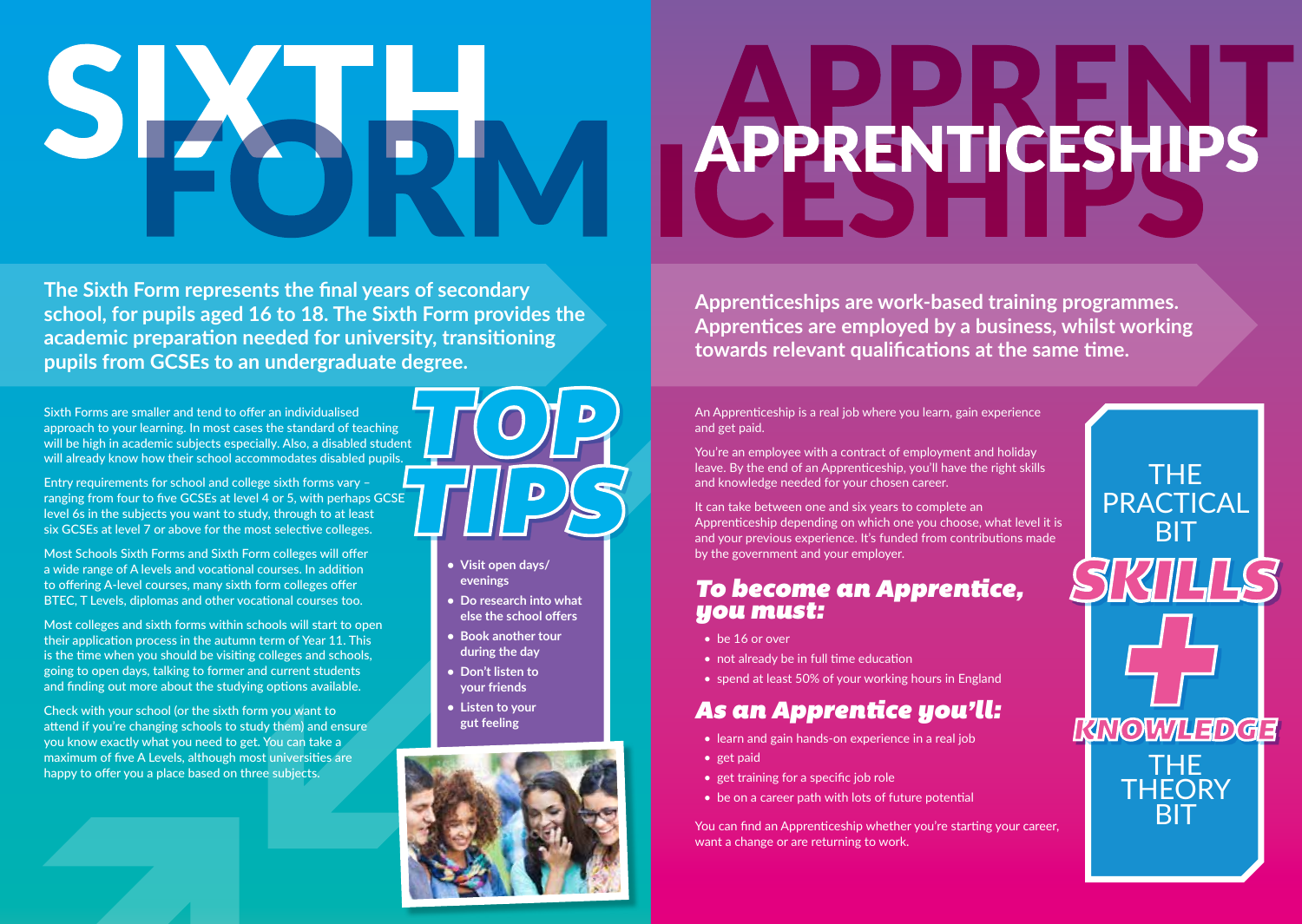

### *COLLEGES*

Dudley Colleges recruit learners onto all levels of courses in lots of sectors, preparing you for the world of work. The Courses have good progression routes and pathways which lead to employment, Apprenticeships or University.

You can visit their websites to access information about their courses and opportunities such as Traineeships and Apprenticeships.

### Dudley College of Technology

For more information contact: T: 01384 363000 W: dudleycol.ac.uk

### Halesowen College

For more information contact: T: 0121 602 7777 W: halesowen.ac.uk

### King Edward VI College

For more information contact: T: 01384 398100 W: kedst.ac.uk

### *CONNEXIONS DUDLEY*

Connexions Dudley works across mainstream schools, special schools, colleges, training providers as well as within the community supporting young people aged 13 – 19 (up to aged 25 for those with learning difficulties and or disabilities) with careers advice guidance, information and support to help prepare them for Post 16 options and beyond.

Information is provided on the Connexions website which serves as a tool and resource base for all young people, parents and professionals.

Throughout the year we will be partnering with schools, colleges, employer and training providers to offer a range of activities through the year for those who will be leaving school.

Additionally there will be a series of activities for those who are above school leaving age and need help to explore further options. All of these will be accessible on a range of our social media platforms that we continually will be developing.

To know about events or to find out about opportunities including vacancies, training opportunities and personal development or support options follow us:

**twitter @cnxsdudley, facebook facebook.com/connexionsdudley Instagram @cnxsdudley**

### DUDLEY SANDWELL

### *CONNEXIONS SANDWELL*

Discuss your options with an independent impartial careers' adviser Contact us on **sandwell\_connexions@sandwell.gov.uk**

or Monday- Friday 9.30am – 4.30pm on 0**7917174735** or **0791717402** (Tues/ Weds/Thurs). Appointments can be by Telephone, Skype or MS Teams.

Check out the website **connexionssandwell. co.uk** for careers information, advice and guidance on your post 16 options and helping you choose the right career for you.

### *SANDWELL COUNCIL'S EMPLOYMENT & SKILLS TEAM*

Think Sandwell can provide support to find a job, including help with CV, completing application forms, interview practice and details of local vacancies are available at **sandwell.gov.uk/apprenticeships**

The Think Sandwell Employment team have a range of vacancies in the Construction and Social Care sectors **enquiries\_recruitment@sandwell.gov.uk**

Vacancies can be found at **sandwell.gov.uk/thinksandwell**

### *BLACK COUNTRY IMPACT PROJECT*

If you are aged 16-29 and are currently not in education, employment or training, Dudley has the Black Country Impact programme. An experienced keyworker will provide custom intensive one-to-one support to help work out your next steps and fund the courses and equipment that will help you to succeed.

To know about events or to find out about opportunities including vacancies, training opportunities and personal development or support options follow us:

twitter **twitter.com/Connexion\_Jobs** facebook **facebook.com/connexions.sandwell/**

### *SANDWELL COLLEGE*

Sandwell College recruit learners onto all levels of courses in lots of sectors, preparing you for the world of work. The Courses have good progression routes and pathways which lead to employment, Apprenticeships or University.

You can visit their websites to access information about their courses and opportunities such as Traineeships and Apprenticeships.

For more information contact: T: **0800 622006** W: **sandwell.ac.uk/school-leaver-courses**



### *Connexions Dudley*

For more information contact: Tel: 01384 811400 Email: Connexions@dudley.gov.uk connexionsdudley.org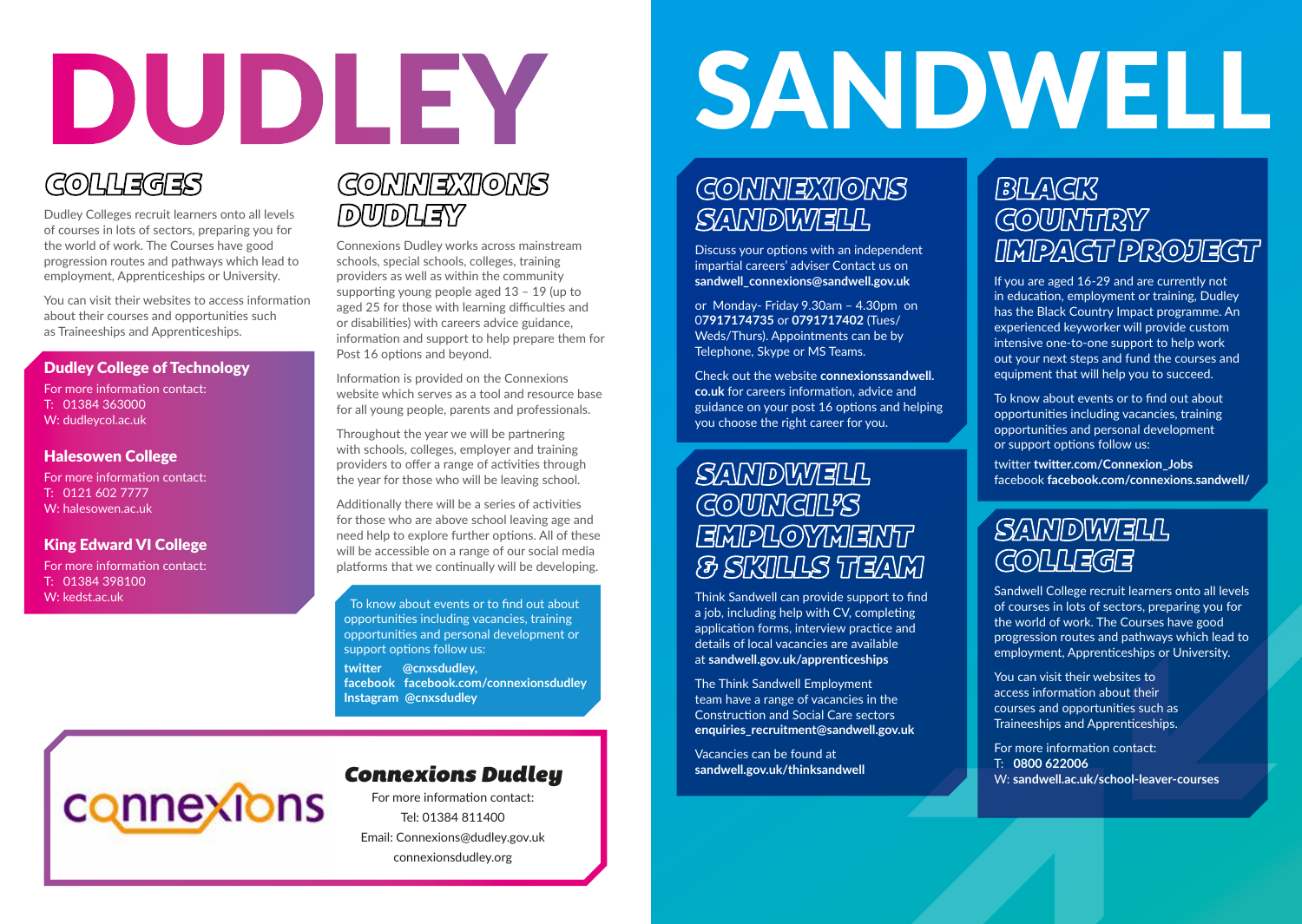### WALSALL GOLLFGE *WALSALL IAG TEAM* WALSALL WOLVERHAMPTON

Walsall College recruit learners onto all levels of courses in lots of sectors, preparing you for the world of work. The Courses have good progression routes and pathways which lead to employment, Apprenticeships or University.

You can visit Walsall Colleges website to access information about their courses and opportunities such as Traineeships and Apprenticeships **walsallcollege.ac.uk/requesta-prospectus/thank-you-prospectus/**

For more information contact: **T: 01922 657000 W: walsallcollege.ac.uk**

### *WALSALL WORKS*

When you register with Walsall Works. you will receive professional support from our Employment and Skills Team, who have the knowledge and expertise to improve your employability skills and find the right job, Apprenticeship or training opportunity for you. We can also help with finding volunteering opportunities.

Register with Walsall Works to receive help with:

- Preparing for your career
- Applying for Apprenticeships
- Accessing free training
- Finding employment

**Endless Possibilities** 

- Looking at academic options
- CV writing and job applications
- Interview support and work trials

For more information contact: T: **01922 654353** E: **walsallworks@walsall.gov.uk** W: **walsall.gov.uk/walsall\_works**

The Walsall Information, Advice & Guidance Team work closely with schools and colleges to support the transition of all young people with post 16 options and the governments raising participation age - Young people who are identified as 'not in education. employment and training' are followed up and offered appropriate support to re-engage.

We offer support services for all young people aged 13-19 (up to 25 years old for young people with learning difficulties and/ or disabilities). Advisers offer information, advice and practical help on a range of issues, including education, employment, work-based learning, and access to other specialist services.

The team are available and look forward to hearing from you, please call: T: **01922 636333** (answer phone message only) M: **07717 156947** E: **iagteam@walsall.gov.uk**

### *BLACK COUNTRY IMPACT PROJECT*

If you are currently not in education, employment or training, Walsall delivers the Black Country Impact programme to provide intensive one-to-one support with an experienced advisor to help work out your next steps and fund the courses and equipment that will help you to succeed. Offers free customised support to young people aged 16 - 29 looking for employment or training.

For more information contact: T: **01922 654364** W: **walsall.gov.uk/blackcountryimpact**

For more information on Walsall Council's Apprenticeship programme contact: **Helena Baxter** on **07767 615214** or email **Helena.baxter@walsall.gov.uk**

### WOLVERHAMPTON *COLLEGE*

Wolverhampton College recruit learners onto all levels of courses in lots of sectors, preparing you for the world of work. The Courses have good progression routes and pathways which lead to employment, Apprenticeships or University.

You can visit Wolverhampton Colleges website to access information about their courses and opportunities such as Traineeships and Apprenticeships

**wolvcoll.ac.uk/demographic/school-leavers**

For more information contact: T: **01902 836000** W: **mail@wolvecoll.ac.uk** 

### *CONNEXIONS WOLVERHAMPTON*

Connexions is a free and impartial careers information, advice and guidance service for young people who live in Wolverhampton.

We are a person-centred service, meaning we tailor our support to your needs. We want every young person to have access to equal opportunities and achieve their very best in life.

Young people can access the service if they are a resident of Wolverhampton and are aged between 13 – 19 (up to the age of 25 if you have you have special education needs and/or a disability). If you have left school and are not in learning, working or training you will have your own personal adviser to support you with your next steps.

### For more information contact us on: T: **01902 554499**

E: **connexions@wolverhampton.gov.uk** Search for **Connexions Wolverhampton** on Facebook



- Choosing and exploring careers that will suit your skills and interests.
- Finding out key facts about different careers. What do I need to learn? How much does is pay? What does the job involve? How many jobs are there in this field?
- Your options; from 6th form to college and from training providers to apprenticeships. We will advise you on what you can do and how you can access it.
- Support with applying for courses, jobs and apprenticeships. From how to write a professional application form and CV, to how to present yourself as the best candidate at a job interview.
- Need help? Connexions can offer support and make referrals to other organisations if you are experiencing barriers to achieving.

### *WORKBOX*

Connexions is part of the wider Skills team in the Local Authority in Wolverhampton, which comprises of Impact and Wolves at Work.

To find out more about these services visit: **www.wolvesworkbox.com**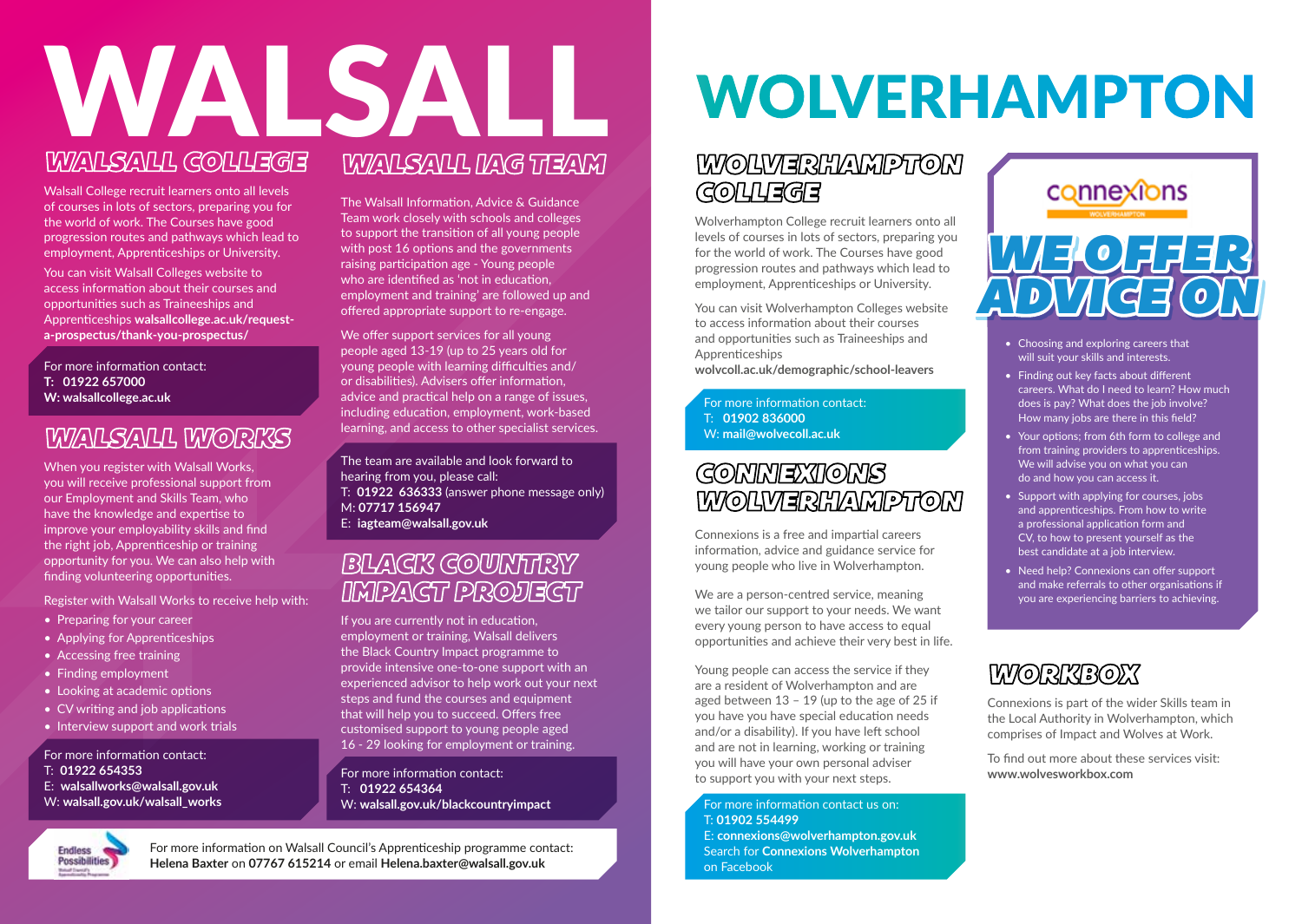## KLBEING

**It is vital to maintain our health and wellbeing throughout life but never more so during teenage years when significant changes take place, including exam stresses and transition into further and higher education or into the world of work.** 

Better health has been shown to boost energy levels, lift your mood and lead to better sleep, all of which helps us to cope with stressful circumstances. The habits set during teenage years can really benefit through life in protecting our mental and physical health to ensure we are happier, stronger and healthier.

Simple steps can be taken to improve physical health which doesn't cost a lot of money ie walking and running in your local area. Low cost basic gym equipment and ropes for skipping can be good fun and taking the stairs where possible is an easy way to help keep fit and healthy.

### *Pay attention to the present moment*

Some people call this awareness "mindfulness" and it can help you enjoy life more and understand yourself better, positively changing the way you feel about life and how you approach challenges.

### *Referral & Support Agencies*

**YoungMinds** 0808 802 5544

**NSPCC**  0800 1111

**Mind**  0300 123 3393 **Bereavement** 0808 808 1677

There are many more on **nhs.uk** You are not alone.



across the Black Country check out the following links:

**activeblackcountry.co.uk**

**nhs.uk/live-well/exercise/ get-active-your-way/** 

**bhf.org.uk/ informationsupport/heartmatters-magazine/activity/8 ways-to-get-active-every-day**

**Anxiety UK**  0344 4775 774

**Samaritans**  116 123



An integral part of our overall health, looking after our minds is a key component. Poor mental health can leave people feeling low in mood, unhappy and demotivated.

The natural ebb and flow of life has challenges for everyone, so to cope with these challenges a positive happy frame of mind makes it easier to deal with.

At some stage in everyone's life we will experience low moods and unhappiness which can last a very short time or even years, looking after your mental wellbeing at an early age can help prevent this.

### *There are ways in which you can help improve your mental health and general wellbeing:*

- Good relationships are important connect with other people, share your positive experiences to provide emotional support to others as well as yourself
- Be physically active setting goals and challenges
- Learn new skills helps you build a sense of purpose
- All the above cause chemical changes in your brain to aid positive mood, raise your self-esteem and confidence

### *Do you have what it takes to set up a business?*

The Princes Trust offer a 4 day training course called Explore Enterprise that allows you to explore if self-employment is right for you.

Eligible clients can choose either face to face or can do the programme online with an E-mentor attached to them In some cases, grants of up to £1500 are available.

Alternatively contact the Black Country Growth Hub on **0300 770 2245** to be connected with the Princes Trust or explore other options that may be available to you.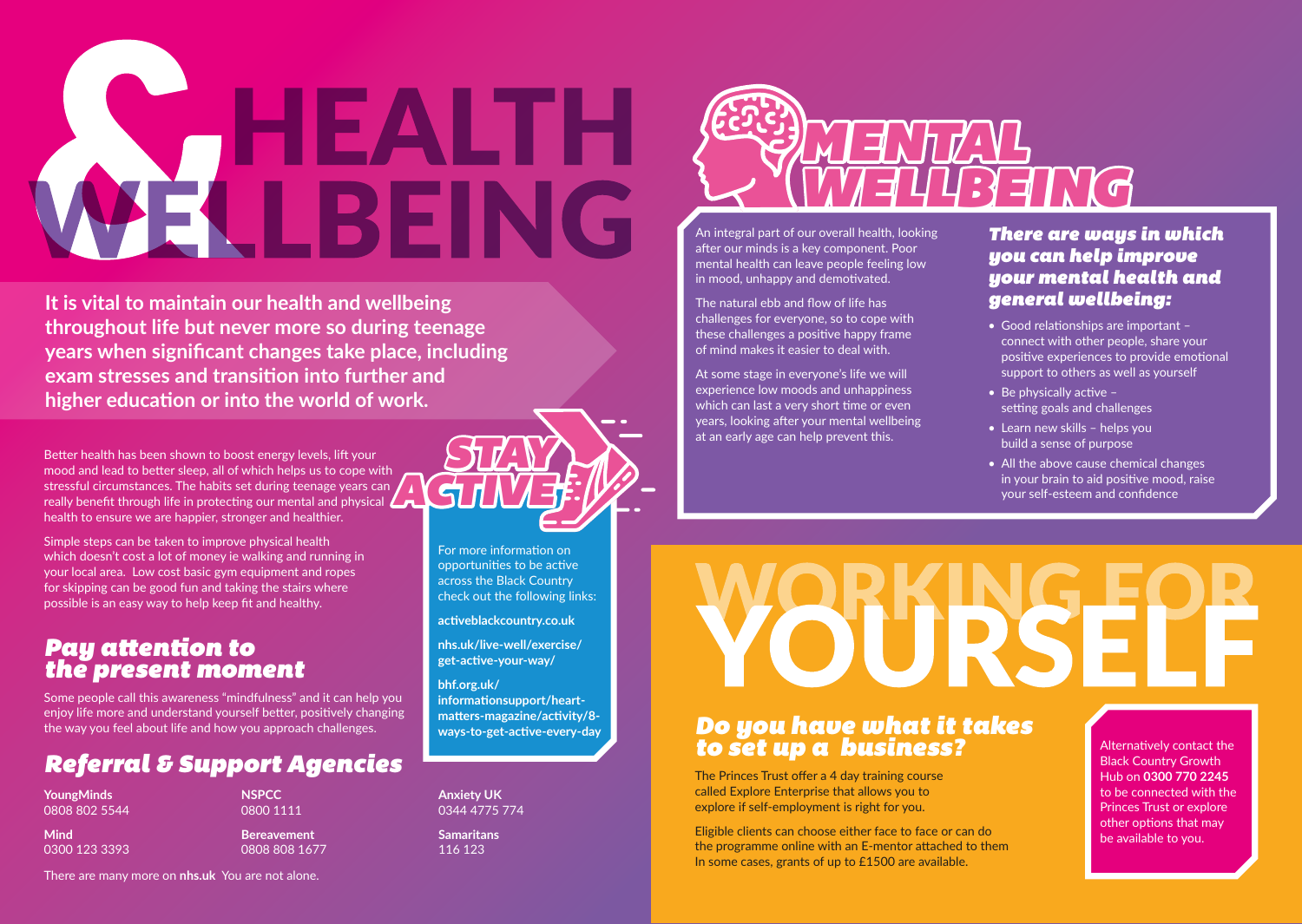# SERVICE

**The National Careers Service provides free, expert, impartial information, advice and guidance on careers, skills and the labour market in England.**

To make decisions about your future, it's important to know what's out there and what's right for you. Whatever stage you are at in your career, we can help you understand what your skills are and what skills you might need to adapt to new jobs, circumstances and opportunities.

There are many options open to you when thinking about your next steps, and we provide information, advice and guidance to help you make the best decisions on learning, training and work.

### *We'll help you to:*

- explore different careers our website has information on many different job roles with sections and covers how to get the job, what you'll do, career paths, progression, and training opportunities review your skills and develop new goals
- feel motivated to implement your plan of action
- make the best use of high-quality, career-related tools





Give us a call on **0800 100 900**. Lines are open from 8am to 10pm, 7 days a week. Calls are free from landlines and most mobile numbers. Text your name and the word ADVICE to **07766 413219** and an adviser will call you back for free. You can also text to ask for information like telephone numbers and addresses.

> **nationalcareers. service.gov.uk**

## YOUTH.

**Do you need support to overcome personal barriers to achieve your career goals? Mentor Me at The Youth Hub can help you overcome them.**

Our mentors will support you to tackle your individual challenges and get you on the right track towards work, further education or an Apprenticeship.

### *You'll receive:*

- Dedicated 1-2-1 support from our mental health first aid trained mentors and Employment Advisors
- Support and guidance to move you closer or into work
- Support with managing appointments with external agencies, like GPs, housing associations, clinics and addiction support
- Workshops in topics such as money management, confidence & resilience building and health & wellbeing
- Valuable work experience in your sector of interest
- Opportunities to work towards Functional Skills qualifications in English and Maths
- Signposting to other providers for any other training and guidance you require.

**Visit skillstraininguk.com** for more details